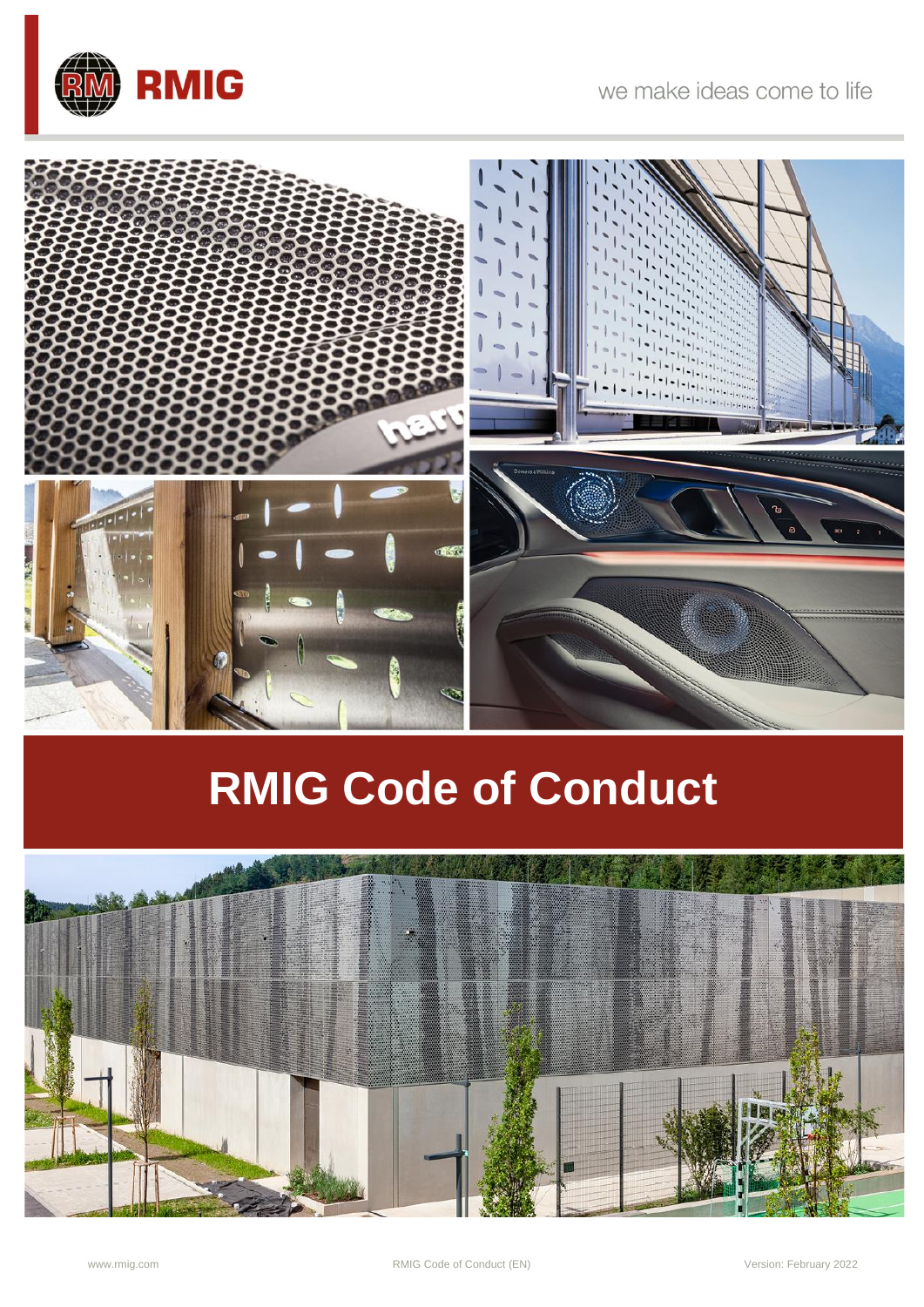

# **Introduction**

The RMIG Group (RMIG) is a world leading group in the field of perforation technologies and associated services. RMIG has the fastest supply of standard and simple tailor-made products through the most userfriendly, automated and advanced e-shop, and we have the widest and, in selected area, deepest product range being supplied worldwide. We want to continue to expand this position. Our business mission is to be an innovative and sustainable supplier of perforated products.

We wish to succeed by fair competition as well as by ethically correct behaviour and lawful conduct. A solid business collaboration to the benefit of all can only exist on the basis of fair competition and the strict compliance with the legal system. At RMIG, all interaction and cooperation between colleagues as well as towards our external partners are characterised by trust, reliability and honesty. In order to keep winning the trust and confidence of our customers, employees and the public, it is essential to respect justice and law and comply with our internal regulations.

As we are aware of our responsibilities towards our customers, employees, suppliers and other stakeholders, we define ethical, social and legal guidelines and principles for a successful business collaboration by this RMIG Code of Conduct. Thus, this RMIG Code of Conduct defines the general principles and requirements for RMIG employees.

Social and ecological aspects such as human rights, working conditions, prevention of corruption and environmental protection are particularly important to us. Our focus is on our overall ESG impact by improving our performance on selected areas within Environment, Social and Governance.

RMIG expects all employees to comply with current laws and this RMIG Code of Conduct, thus sharing our ethical principles.

# **1 Compliance with laws**

RMIG is obliged to comply with all laws applicable to our company.

# **2 Human rights and workers' rights**

#### **2.1 Interaction, respect and trust**

We respect the personal dignity, privacy and personal rights of all individuals. In accordance with our corporate values, we are committed to showing respect, honesty and trust towards our employees and external partners. Interacting with one another, we value a fair, friendly and constructive behaviour. Hence harassment and sexism are not compatible with employment at RMIG.

#### **2.2 Equality and non-discrimination**

We live in a culture of equal opportunity and the same appreciation applies to all employees. Concerning all employment decisions, employees are strictly and solely treated according to their abilities and qualifications. We do not tolerate discrimination with regard to ethnic origin, culture, sex, religion, ideology, disability, age or sexual identity under any circumstances.

#### **2.3 Child labour**

Any form of child labour is strictly prohibited. If local laws do not define a higher age limit, no children still subject to compulsory education or under the age of fifteen shall be employed.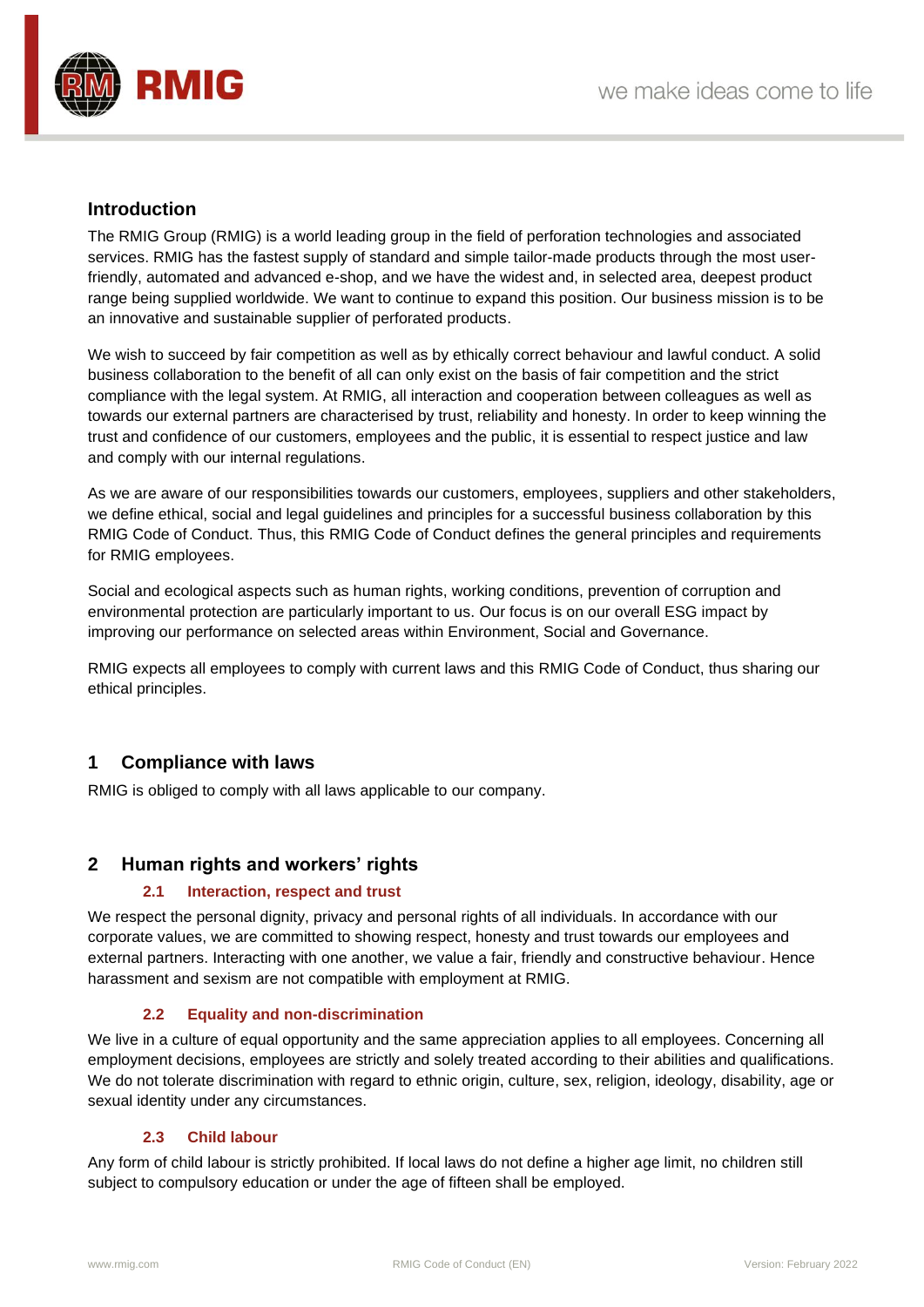

#### **2.4 Work safety**

RMIG is to ensure a safe and attractive working environment and is taking preventive measures concerning occupational health and safety. Current occupational health and safety requirements are to be met. A working environment promoting health has to be created, while accidents and occupational diseases are to be avoided.

#### **2.5 Remuneration and working hours**

Adequate remuneration as well as statutory minimum wages are ensured and the respectively existing national legislation concerning working hours is observed.

#### **2.6 Freedom of association, incl. collective bargaining**

RMIG supports freedom of association and the right to collective bargaining. RMIG guarantees the effective exercise of trade union rights in the workplace and that the employees are free to join organisations of their choice which are consistent with local organising laws.

#### **2.7 Forced labour**

RMIG prohibits and prevents all forms of forced labour and ensures that no one is employed against their wishes.

# **3 Business integrity**

#### **3.1 Bribery and corruption**

Free and fair competition is the foundation of economic activities. Corruption, disloyalty and betrayal distort this competition. In particular, we expect our employees to refrain from offering, promising or permitting any benefits to employees of customers, suppliers or third parties affiliated with them, with the objective of receiving an order or any other kind of preferential treatment within the company. Contributions of any kind offered to employees of a customer or supplier or to any officials or employees of other companies, aiming to gain orders or other unfair advantages for RMIG or other persons including oneself, are thus not acceptable.

#### **3.2 Conflicts of interest**

Personal interests must not unduly influence our professional judgment Our employees are expected to avoid situations in which our personal interests conflict with those of RMIG.

The employees must not use their position within RMIG for personal benefit, the benefit of relatives or close associates.

Immediately inform Executive Management about any actual or potential conflict of interest in order to find an appropriate solution.

#### **3.3 Counterfeit parts**

The risk of introducing counterfeit parts or materials into deliverable products is low in our business, but in any case, if detected those are to be scrapped and marked as obsolete immediately.

# **3.4 Presents and invitations**

Our business relationships are based on honesty and shall not be distorted or influenced by means of bribery or other measures.

Invitations, presents or hospitality offered by RMIG employees are to be rightful and legitimate.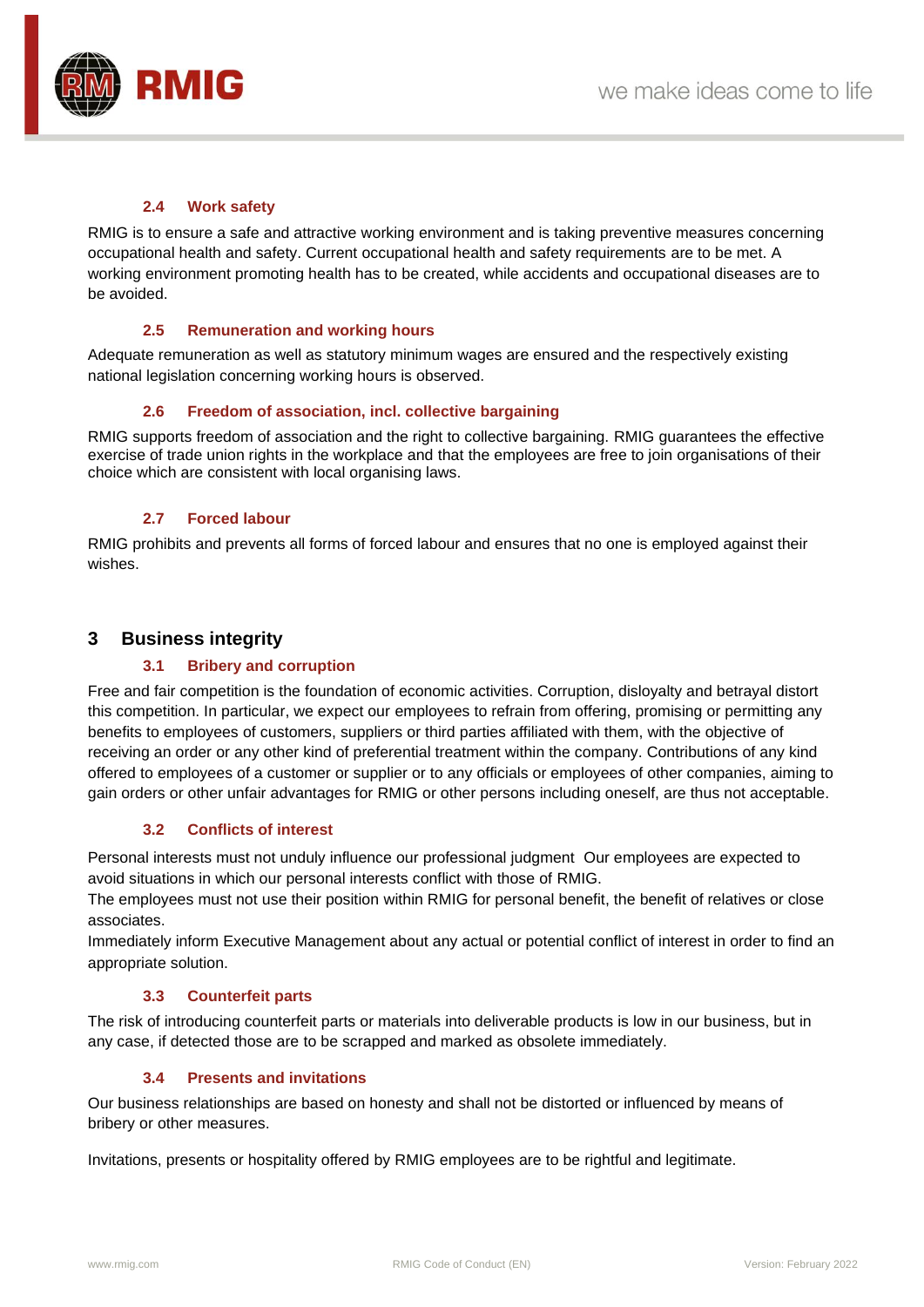

#### **3.5 Identification of concerns (whistleblowing and protection against retaliation)**

RMIG employees are obligated to notify Executive Management immediately upon learning of any known or suspected improper behaviour by suppliers or subcontractors, or by colleagues within RMIG.

#### **3.6 Free competition**

RMIG is obligated to comply with all current regulations concerning fair competition and antitrust laws. RMIG shall not violate those antitrust laws by agreements concerning, for example, price collusion, allocation of markets and customers, market agreements or bid rigging, and shall not abusively take advantage of an existing market-dominating position.

#### **3.7 Money laundering**

RMIG must comply with all relevant legal obligations concerning money laundering prevention and shall not be involved in money laundering activities.

#### **3.8 Respecting the intellectual property of others**

Respecting the intellectual property of others means we:

- Obtain proper authorisation and licensing agreements before using any intellectual property and strictly follow the terms of use
- Respect copyrights, trademarks, logos, likenesses and other intellectual property in our advertisements and marketing
- Refuse to misuse others' patents, trade secrets or other proprietary information

#### **3.9 Foreign trade and export controls**

RMIG supports global endeavours to prevent the production of nuclear, biological and chemical weapons and the development of suitable launch technologies, and complies with applicable foreign trade and customs regulations. All imports and exports must be declared correctly and transparently to the customs authorities.

# **4 Handling of information/GDPR (General Data Protection Regulation)**

RMIG must comply with current data protection laws and regulations. Personal data of customers and employees are to be handled confidentially. RMIG shall protect confidential information and only use them in an appropriate manner. RMIG is not entitled to disclose information which is unknown to the public.

# **5 Environmental protection**

RMIG must comply with all current environmental laws and regulations, develop measures to minimise environmental pollution and continuously improve environmental protection. Furthermore, all entities in RMIG are expected to establish and implement an appropriate environmental management system.

# **6 Conflict minerals**

RMIG is responsible for taking measures to prevent the usage of products which directly or indirectly finance armed groups or violate human rights. Should a product contain one or more of said conflict minerals (tin, tantalum, tungsten, gold or the according ores), RMIG aims to guarantee transparency regarding the entire supply chain to the smelting works upon request.